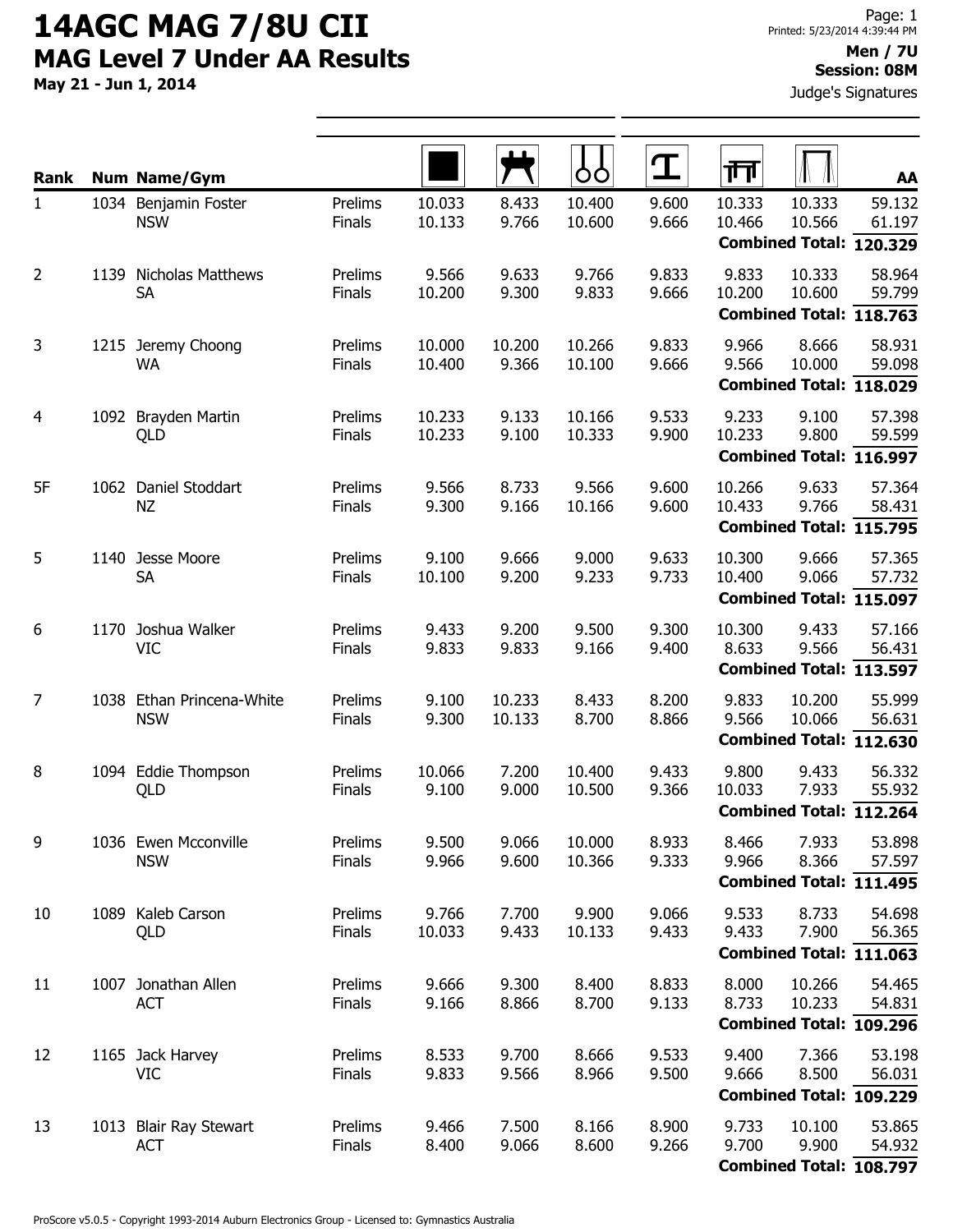May 21 - Jun 1, 2014

| Rank | <b>Num Name/Gym</b>                  |                          |                 |                | ÓÒ             | $\mathbf T$    | 帀                                         |                | AA                                          |
|------|--------------------------------------|--------------------------|-----------------|----------------|----------------|----------------|-------------------------------------------|----------------|---------------------------------------------|
| 14   | 1216 Kian Henderson<br><b>WA</b>     | Prelims<br>Finals        | 8.266<br>8.000  | 9.500<br>9.233 | 9.933<br>9.466 | 8.900<br>8.800 | 9.666<br>9.500                            | 8.700<br>7.933 | 54.965<br>52.932<br>Combined Total: 107.897 |
| 15   | 1093 Joshua Swanepoel<br>QLD         | Prelims<br>Finals        | 9.600<br>9.600  | 9.233<br>9.200 | 9.666<br>9.633 | 9.266<br>9.066 | 8.633<br>8.600<br>Combined Total: 107.797 | 7.600<br>7.700 | 53.998<br>53.799                            |
| 16   | 1138 Adam Gibson<br><b>SA</b>        | Prelims<br><b>Finals</b> | 7.233<br>7.966  | 8.700<br>9.166 | 9.733<br>9.533 | 9.200<br>9.300 | 7.133<br>10.033                           | 9.500<br>9.733 | 51.499<br>55.731<br>Combined Total: 107.230 |
| 17   | 1088 Jack Burt<br>QLD                | Prelims<br>Finals        | 7.866<br>8.066  | 7.733<br>8.633 | 9.700<br>9.533 | 9.066<br>9.233 | 6.666<br>8.266                            | 8.966<br>9.366 | 49.997<br>53.097<br>Combined Total: 103.094 |
| 18   | 1039 Cooper Wilson<br><b>NSW</b>     | Prelims<br>Finals        | 8.500<br>8.533  | 7.066<br>9.133 | 9.100<br>8.700 | 9.300<br>9.200 | 8.500<br>9.400<br>Combined Total: 103.065 | 7.100<br>8.533 | 49.566<br>53.499                            |
| 19   | 1153 Oliver Dalco<br><b>TAS</b>      | Prelims<br>Finals        | 10.100<br>8.966 | 6.600<br>5.800 | 8.500<br>8.133 | 9.100<br>9.200 | 9.166<br>8.933                            | 9.133<br>9.100 | 52.599<br>50.132<br>Combined Total: 102.731 |
| 20   | 1095 Hugo Veerman<br>QLD             | Prelims<br>Finals        | 8.233<br>8.166  | 8.966<br>9.400 | 8.466<br>9.033 | 8.566<br>7.900 | 9.333<br>8.233<br>Combined Total: 102.329 | 8.900<br>7.133 | 52.464<br>49.865                            |
| 21   | 1014 Ky Trotter<br><b>ACT</b>        | Prelims<br>Finals        | 6.866<br>7.000  | 8.866<br>9.533 | 8.233<br>8.433 | 8.366<br>8.633 | 8.466<br>8.733<br>Combined Total: 101.895 | 9.500<br>9.266 | 50.297<br>51.598                            |
| 22   | 1137 Calvin Currie<br><b>SA</b>      | Prelims<br>Finals        | 9.800<br>8.366  | 8.133<br>7.833 | 8.133<br>8.666 | 8.600<br>9.200 | 9.666<br>9.333<br>Combined Total: 101.763 | 8.833<br>5.200 | 53.165<br>48.598                            |
| 23   | 1090 Ethan De Beer<br>QLD            | Prelims<br>Finals        | 8.166<br>7.800  | 8.400<br>9.066 | 9.100<br>9.100 | 9.100<br>9.400 | 9.066<br>8.466                            | 5.800<br>7.933 | 49.632<br>51.765<br>Combined Total: 101.397 |
| 24   | 1166 Benjamin Lammardo<br><b>VIC</b> | Prelims<br>Finals        | 7.066<br>7.833  | 6.200<br>8.366 | 9.100<br>8.600 | 8.900<br>9.533 | 9.366<br>9.233                            | 8.800<br>8.366 | 49.432<br>51.931<br>Combined Total: 101.363 |
| 25   | 1033 Austin Follett<br><b>NSW</b>    | Prelims<br>Finals        | 7.566<br>9.000  | 6.700<br>8.900 | 8.466<br>9.000 | 8.733<br>9.200 | 8.866<br>9.300                            | 7.600<br>7.333 | 47.931<br>52.733<br>Combined Total: 100.664 |
| 26   | 1035 Joel Gaal<br><b>NSW</b>         | Prelims<br>Finals        | 9.700<br>10.000 | 8.233<br>8.166 | 8.500<br>7.900 | 8.200<br>9.600 | 7.033<br>6.933<br><b>Combined Total:</b>  | 8.466<br>7.100 | 50.132<br>49.699<br>99.831                  |
| 27   | 1037 Warner Parsons<br><b>NSW</b>    | Prelims<br><b>Finals</b> | 7.600<br>6.700  | 7.400<br>8.966 | 8.700<br>8.466 | 9.066<br>9.100 | 8.700<br>8.500<br><b>Combined Total:</b>  | 8.166<br>7.833 | 49.632<br>49.565<br>99.197                  |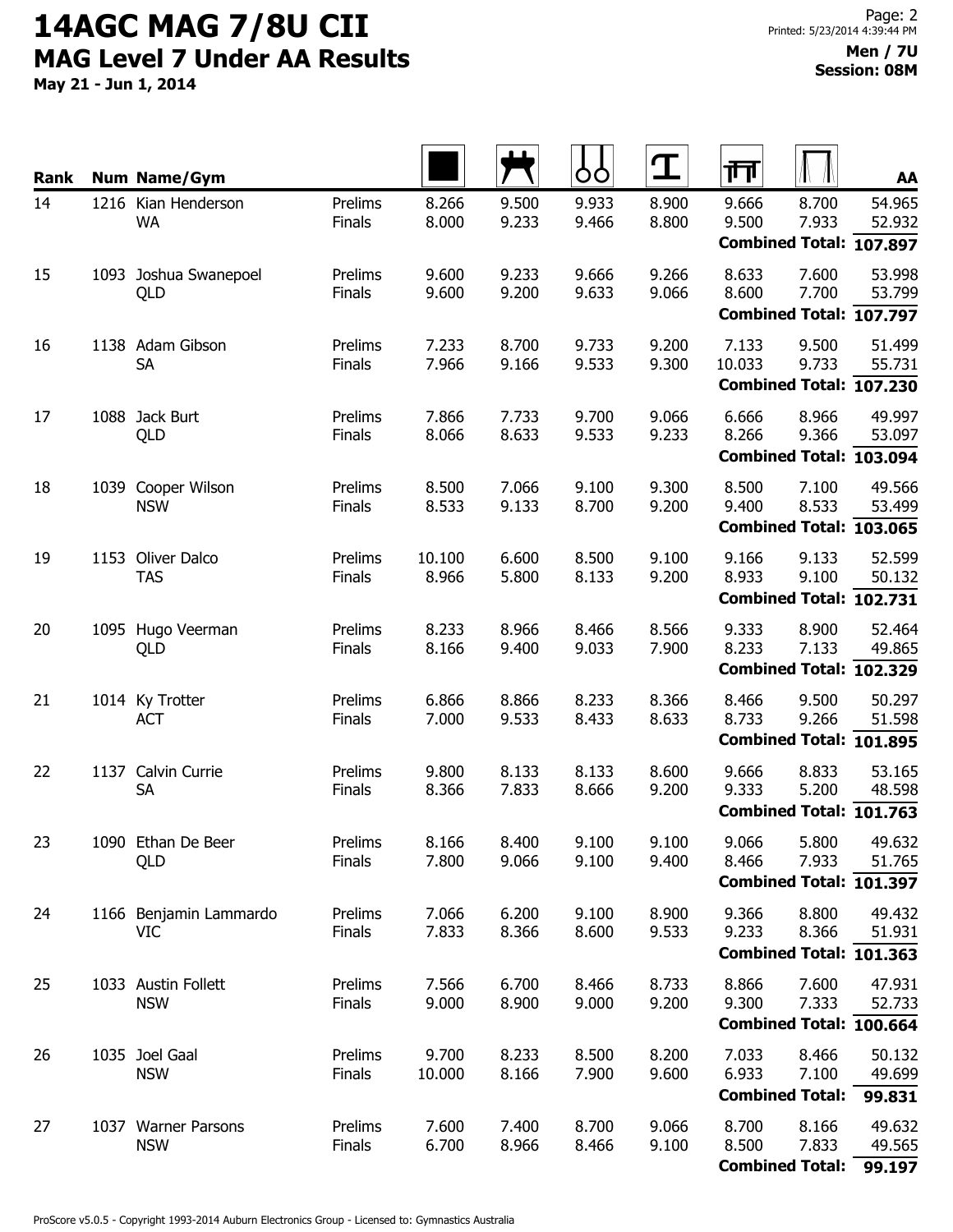May 21 - Jun 1, 2014

| Rank |      | <b>Num Name/Gym</b>                       |                   |                |                | OO             | ${\bf T}$      | 帀                               |                | AA               |
|------|------|-------------------------------------------|-------------------|----------------|----------------|----------------|----------------|---------------------------------|----------------|------------------|
| 28   |      | 1164 William Haines                       | Prelims           | 6.700          | 4.000          | 8.900          | 9.833          | 8.766<br>9.400                  | 8.233          | 46.432           |
|      |      | <b>VIC</b>                                | Finals            | 7.500          | 8.333          | 8.833          | 9.300          | <b>Combined Total:</b>          | 8.533          | 51.899<br>98.331 |
| 29   | 1091 | James Hardy                               | Prelims           | 8.966          | 5.566          | 8.266          | 8.633          | 7.433                           | 8.366          | 47.230           |
|      |      | QLD                                       | <b>Finals</b>     | 8.366          | 6.666          | 8.666          | 8.966          | 9.300                           | 8.600          | 50.564           |
|      |      |                                           |                   |                |                |                |                | <b>Combined Total:</b>          |                | 97.794           |
| 30   |      | 1008 Riley Bacon<br><b>ACT</b>            | Prelims<br>Finals | 8.900<br>8.266 | 6.766<br>8.800 | 7.300<br>7.066 | 9.233<br>9.233 | 7.200<br>8.100                  | 8.000<br>8.866 | 47.399<br>50.331 |
|      |      |                                           |                   |                |                |                |                | <b>Combined Total:</b>          |                | 97.730           |
| 31   |      | 1141 Travis Williams                      | Prelims           | 9.166          | 6.166          | 7.400          | 9.500          | 8.833                           | 5.600          | 46.665           |
|      |      | <b>SA</b>                                 | Finals            | 9.700          | 8.266          | 8.266          | 9.733          | 7.333                           | 7.033          | 50.331           |
|      |      |                                           |                   |                |                |                |                | <b>Combined Total:</b>          |                | 96.996           |
| 32   | 1168 | Benjamin Rogers                           | Prelims           | 8.900          | 5.900          | 7.866          | 8.266          | 8.400                           | 8.633          | 47.965           |
|      |      | <b>VIC</b>                                | Finals            | 8.666          | 7.233          | 7.300          | 8.533          | 7.100<br><b>Combined Total:</b> | 9.533          | 48.365<br>96.330 |
| 33   | 1169 | Kipp Smith                                | Prelims           | 8.266          | 6.500          | 7.066          | 8.166          | 8.100                           | 7.833          | 45.931           |
|      |      | <b>VIC</b>                                | Finals            | 8.500          | 8.333          | 7.300          | 8.900          | 8.233                           | 8.100          | 49.366           |
|      |      |                                           |                   |                |                |                |                | <b>Combined Total:</b>          |                | 95.297           |
| 34   |      | 1163 Jordan Fitzsimons                    | Prelims           | 7.766          | 6.400          | 7.733          | 8.733          | 7.700                           | 5.733          | 44.065           |
|      |      | <b>VIC</b>                                | Finals            | 8.333          | 8.166          | 6.766          | 9.300          | 8.100                           | 7.300          | 47.965           |
|      |      |                                           |                   |                |                |                |                | <b>Combined Total:</b>          |                | 92.030           |
| 35   | 1097 | Noah Cody-Byfield (Reserve Prelims<br>QLD | <b>Finals</b>     | 7.633<br>7.566 | 5.600<br>8.200 | 6.866<br>7.500 | 9.100<br>9.166 | 7.833<br>7.766                  | 7.233<br>7.100 | 44.265<br>47.298 |
|      |      |                                           |                   |                |                |                |                | <b>Combined Total:</b>          |                | 91.563           |
| 36   |      | 1096 Lawrence Burton (Reserve) Prelims    |                   | 6.866          | 5.266          | 8.000          | 9.266          | 6.866                           | 6.700          | 42.964           |
|      |      | QLD                                       | Finals            | 8.033          | 6.333          | 8.666          | 9.366          | 7.266                           | 7.066          | 46.730           |
|      |      |                                           |                   |                |                |                |                | <b>Combined Total:</b>          |                | 89.694           |
| 37   |      | 1015 Jeremy Blick (Reserve)<br><b>ACT</b> | Prelims<br>Finals | 8.266<br>6.800 | 7.466<br>7.700 | 6.800<br>7.200 | 8.600<br>8.900 | 7.600<br>7.133                  | 6.566<br>6.233 | 45.298<br>43.966 |
|      |      |                                           |                   |                |                |                |                | <b>Combined Total:</b>          |                | 89.264           |
| 38   |      | 1032 Couper Baskus                        | Prelims           | 7.600          | 4.900          | 6.400          | 8.433          | 6.900                           | 7.366          | 41.599           |
|      |      | <b>NSW</b>                                | <b>Finals</b>     | 7.666          | 7.900          | 6.400          | 8.533          | 6.933                           | 8.933          | 46.365           |
|      |      |                                           |                   |                |                |                |                | <b>Combined Total:</b>          |                | 87.964           |
| 39   |      | 1167 Conor Mcgillivray                    | Prelims           | 9.566<br>9.733 | 7.100<br>8.000 | 8.500<br>8.400 | 9.100          | 8.766<br>8.866                  |                | 43.032           |
|      |      | <b>VIC</b>                                | Finals            |                |                |                | 9.400          | <b>Combined Total:</b>          |                | 44.399<br>87.431 |
| 40   |      | 1012 William Kirk                         | Prelims           | 7.900          | 5.033          | 6.433          | 8.400          | 8.766                           | 6.966          | 43.498           |
|      |      | <b>ACT</b>                                | Finals            | 8.166          | 5.400          | 6.800          | 8.833          | 6.500                           | 7.966          | 43.665           |
|      |      |                                           |                   |                |                |                |                | <b>Combined Total:</b>          |                | 87.163           |
| 41   |      | 1040 Aleksandr Nicol (Reserve)            | Prelims           | 8.166          | 6.033          | 6.366          | 7.366          | 7.033                           | 7.600          | 42.564           |
|      |      | <b>NSW</b>                                | Finals            | 7.366          | 8.366          | 6.233          | 9.400          | 6.300<br><b>Combined Total:</b> | 6.600          | 44.265<br>86.829 |